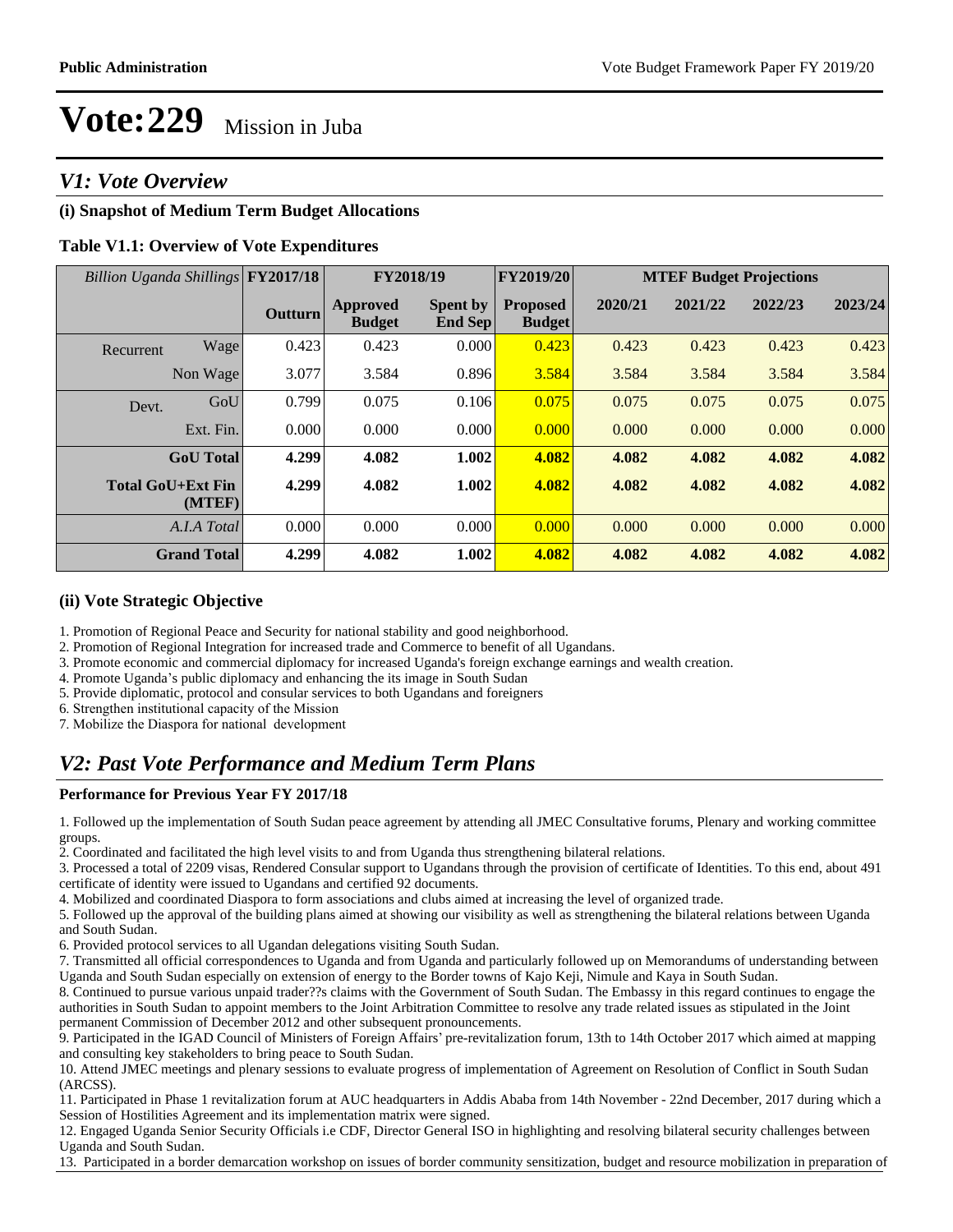the border demarcation exercise between Uganda and South Sudan.

14. Participated in the 36th meeting of the EAC Council of Ministers from 27th November to 02nd December, 2017 at the Imperial Royale Hotel in Kampala. The meeting was geared towards Enhancing Socio - Economic Development for Deeper Integration of the Community. 15. Followed up on Memorandum of understanding(MoU) between Uganda and South Sudan specifically on extension of power to south Sudan

Border towns of Kaya, Kojokegi, and as well as a MoU on road connectivity to South Sudan which will boost economic activities between the two countries.

16. Continued to pursue various unpaid trader's claims with the Government of South Sudan.

17. Provided protocol services to all Ugandan delegations visiting South Sudan.

18. Attended and participated in phase two of the IGAD High Level Revitalization Forum held at UNECA Hall Addis Ababa on 5th-17th February 2018. The phase two session discussed security sector reforms, governance and power sharing issues aimed at resolving the conflict in South Sudan.

19. The Embassy participated in the EAC Heads of State Summit held in the Common Wealth Resort Munyonyo on 17th -23 February 2018. This particular Summit focused on health and infrastructure financing. The Summit was attended by Heads of State of Kenya, Tanzania, and Uganda while Rwanda and Burundi were represented by Ministers.

20. Received and took part in meetings with the Deputy Prime Minister, Rt. Hon (General) Moses Ali who visited Juba as a Special Envoy of H. Y.K Museveni to deliver special message to H. E Salva Kiir and other high ranking officials in South Sudan. The meetings took place in Juba on 5th -10th February 2018.

21. The Embassy was represented in receving H.E Salva Kiil Mayardit during his official visit to Uganda when he came to attend the 19th Summit of EAC Heads of States and Government held at the Common Wealth Resort Munyonyo on  $22-23$  February 2018.

22. The Embassy followed up on the Ugandan Trader??s unpaid claims to the Republic of South Sudan. These claims arose from the supplies of goods and services by Ugandan traders to the Republic of South Sudan but have not been paid. The Uganda Government to bail out these traders is in the pipeline provided the MOU promising later repayment has been endorsed by South Sudanese parliament.

23. The Charge` de Affairs met with the Director General-Internal Security Organisation (DG-ISO), Accountant General and other senior

Government officials to discuss issues affecting the Embassy and the bilateral relations between Uganda and South Sudan.

24. The Embassy also handled and resolved 14 Consular cases of Ugandans that needed support and help for various situations they found their selves in.

25. Participated in the IGAD Council of Ministers consultative meetings prior to the continuation of the second IGAD led High-Level Revitalization Forum of South Sudan, 29 -30 April 2018.

26. Attended the IGAD led High-Level Revitalization Forum of South Sudan in Addis Ababa, 17 -23 May 2018 in which parties agreed to recommit to the Cessation Of Hostilities Agreement (COHA) and signed amendments on Ceasefire and Transitional Security Arrangements Monitoring Mechanism (CTSAMM) reconstruction in line with the provisions of COHA.

27. Participated in the 14th Summit of the Northern Corridor Integration Project in Northern Kenya from 23-28 June 2018. Through the Summit, a decision was agreed to:-

a. Finalize negotiations with EXIM Bank for financing of Standard Gauge Railway by September 2018.

b. Consider establishing a regional communications satellite to expand interconnectivity.

c. Develop multi-modal transport infrastructure on Lake Victoria.

d. Followed up on the Memorandum of Understanding for Kaya-Yei road rehabilitation project between Uganda and South Sudan.

28. Hosted H.E the president of Uganda during his visit to Juba to give a key note address at the opening of the SPLM liberation council, 3 -5 May, 2018.

29. Successfully handled consular cases involving 14 male and 1 female with issues ranging from theft, unlawful detention, kidnap and legal disputes among others.

30. Certified documents for 14 men, 4 women and 2 (female and male) infants. Majority of the certification requests where from south Sudanese going for further studies.

31. Facilitated the repatriation of 11 dead bodies (7 male, 3 female and 1 infant) for Ugandans who had died in South Sudan. Apart from one suicide case, the rest died of health related diseases.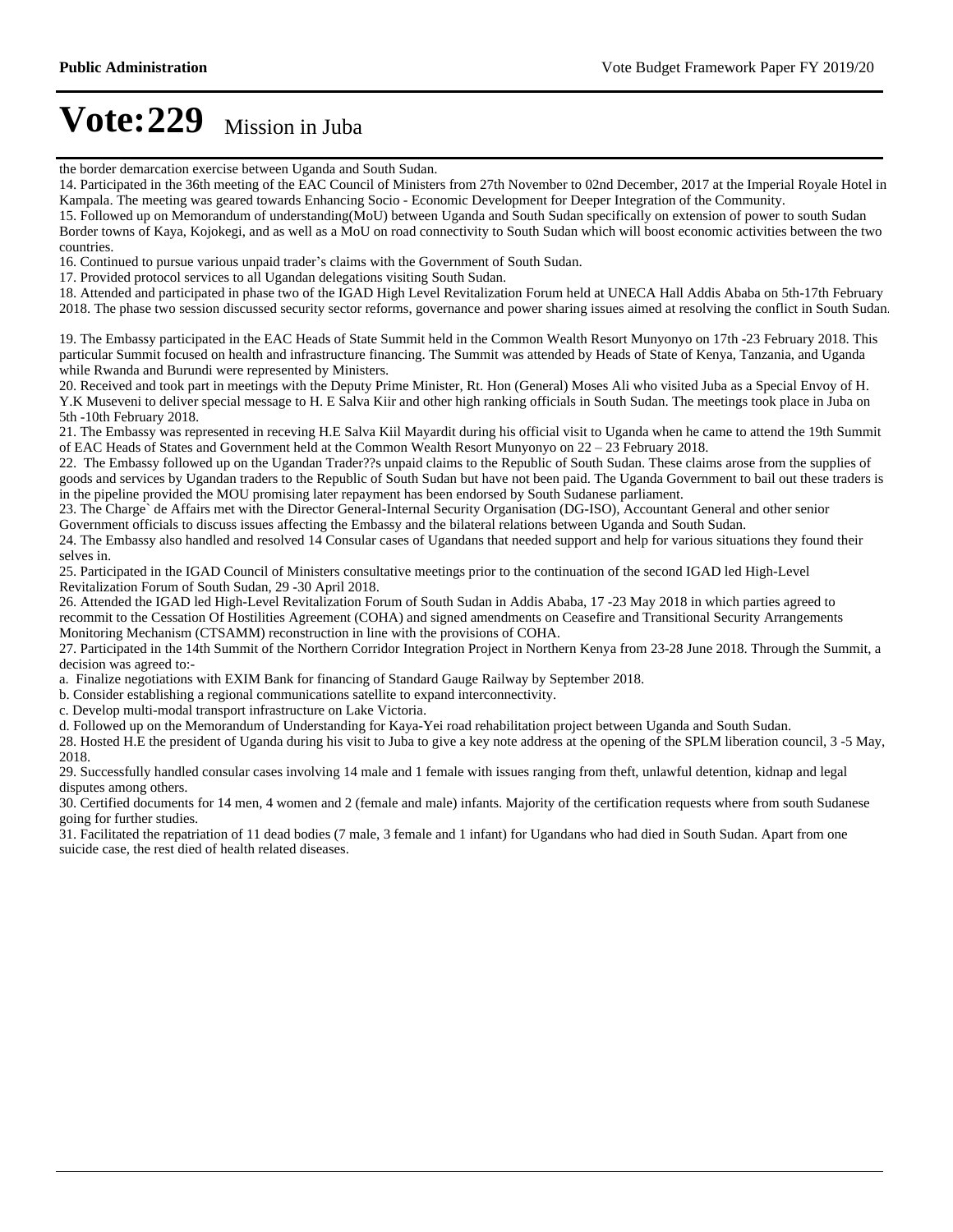#### **Performance as of BFP FY 2018/19 (Performance as of BFP)**

THE MISSION'S PERFORMANCE AS PER BFP ARE AS FOLLOWS:-

- The Mission participated in the Global Peace leadership Conference that was held in Munyonyo - Kampala from 01st-03rd August 2018. The Conference brought together several Regional Leaders with the aim of enhancing peace in the Region.

- Participated in IGAD Summit held in Khartoum -Sudan from 05th  $-$  06th August 2018. This summit witnessed the signing of Chapters 1 & 2 of the reutilized peace agreement.

- Participated in IGAD Summit held in Addis Ababa on 12th September 2018. It was at this Summit that the South Sudanese conflicting Parties signed the reutilized peace agreement.

- Traveled to UAE with a team from Uganda namely chief Mechanical Engineer, Senior Procurement Officer to inspect the recently procured armored vehicle aimed at protecting VIPs visiting Juba - South Sudan.

- Forwarded a complain of a one Crown Hotel & Oil field service Ltd to Ministry of foreign Affairs for further management regarding the unethical conduct of a Ugandan High Dignitary who misused the Embassy of Uganda Staff and property during his official visit in Juba.

- The Embassy forwarded a complain to Ministry of Foreign Affairs for further management with the relevant Authorities the matter that brought to the Embassy by Brig. Friday Walla ED from the Office of the Inspector General of Police, SSNPS about the South Sudan Supreme Airlines and vehicles detained at the Uganda border.

- Followed up the implementation of South Sudan peace agreement by attending all JMEC Consultative forums, Plenary and working committee groups.

- Mobilized and Coordinated Diaspora to form associations and clubs aimed at increasing the level of organized trade.

- Transmitted all official correspondences to Uganda and from Uganda and particularly followed up on Memorandums of understanding between Uganda and South Sudan especially on extension of energy to the Border towns of Kajo Keji, Nimule and Kaya in South Sudan.

- Collected NTR amounting to USD (\$) 35,680.0 from issued travel entry Visas and Certificates of Identity to Ugandans who lost and those whose Passports expired to enable the travel with the region / in countries that are member states under the Common Market for Eastern and Southern Africa (COMESA) and the East African Community(EAC) . The breakdown for the issued documents was as follows:- East African Tourist Visa totaling to 3, Multiple Entry visa totaling to 160, Single Entry Visas totaling to 349 and Certificates of Identity totaling to 102.

- Certified and authenticated 47 student academic documents and other several legal documents respectively, hence the revenue collected out of that amounted to USD (\$) 376.0

- The Mission did prepare and submit a report to Ministry of Foreign affairs – Kampala regarding the death of 17 people / Ugandans between the month of July to September 2018 (Reporting period).

- Provided Consular services to Ugandan in South Sudan and South Sudanese as indicated below:-

- The Embassy on behalf of the Uganda Government did intervene in the case of a child custody and funds for upkeep by Ms. Jane Naumbe by forwarding the case to Director CID, South Sudan National Police Service.

- Drew the attention of the professional Standard Unit and IGP South Sudan about the death of a suspect Sherif Manisuru Seleiman in Police custody over a local perfume worth 5,000.0 South Sudan Pounds.

- In line with the safety of the travelers to and fro South Sudan and Uganda & with in the Republic of South Sudan, a complaint from a Uganda expressing the challenges on South Sudan Transport routes was presented to Embassy. In which the complaint was advised to engage officials responsible for transport in juba, South Sudan since it was out the Embassy's mandate. Still like to the same subject of transport, the Chair parson of the Uganda Community in South Sudan (UCOSS) requested that a summon to Mr. Masigo Charles the Manager of Baby Coach Bus Company Kampala Uganda for the poor mechanical condition of his vehicles. However, the Embassy requested the members of the UCOSS to negotiate with the Military authorities to ensure that all the bus ensure that all bus operators carry out vehicle repairs in Uganda before start any journey.

- Continued to follow up and engaged the authorities of Ministry of Finance Planning & Economic Development and the Ministry of Foreign Affairs – Kampala to allocate the Mission Funds to commence the Construction of the Chancery and the Residential Units for its staff, which construction when completed will show Uganda's visibility as well as strengthen the bilateral relations between Uganda and South Sudan. - Continued to coordinate Diaspora to form associations and clubs aimed at increasing the level of organized trade.

- Continued to pursue various unpaid trader's claims with the Government of South Sudan. The Embassy in this regard continues to engage the authorities in South Sudan to appoint members to the Joint Arbitration Committee to resolve any trade related issues as stipulated in the Joint permanent Commission of December 2012 and other subsequent pronouncements.

- The Embassy in a coordination with the Chairperson of the Uganda Diaspora community presented concerns about the ban on exportation of scrap of ferrous cast iron, charcoal and waste out of South Sudan from the Uganda Business Community (Scrap metal dealers) to the President of the Republic of South Sudan who promised to look into it.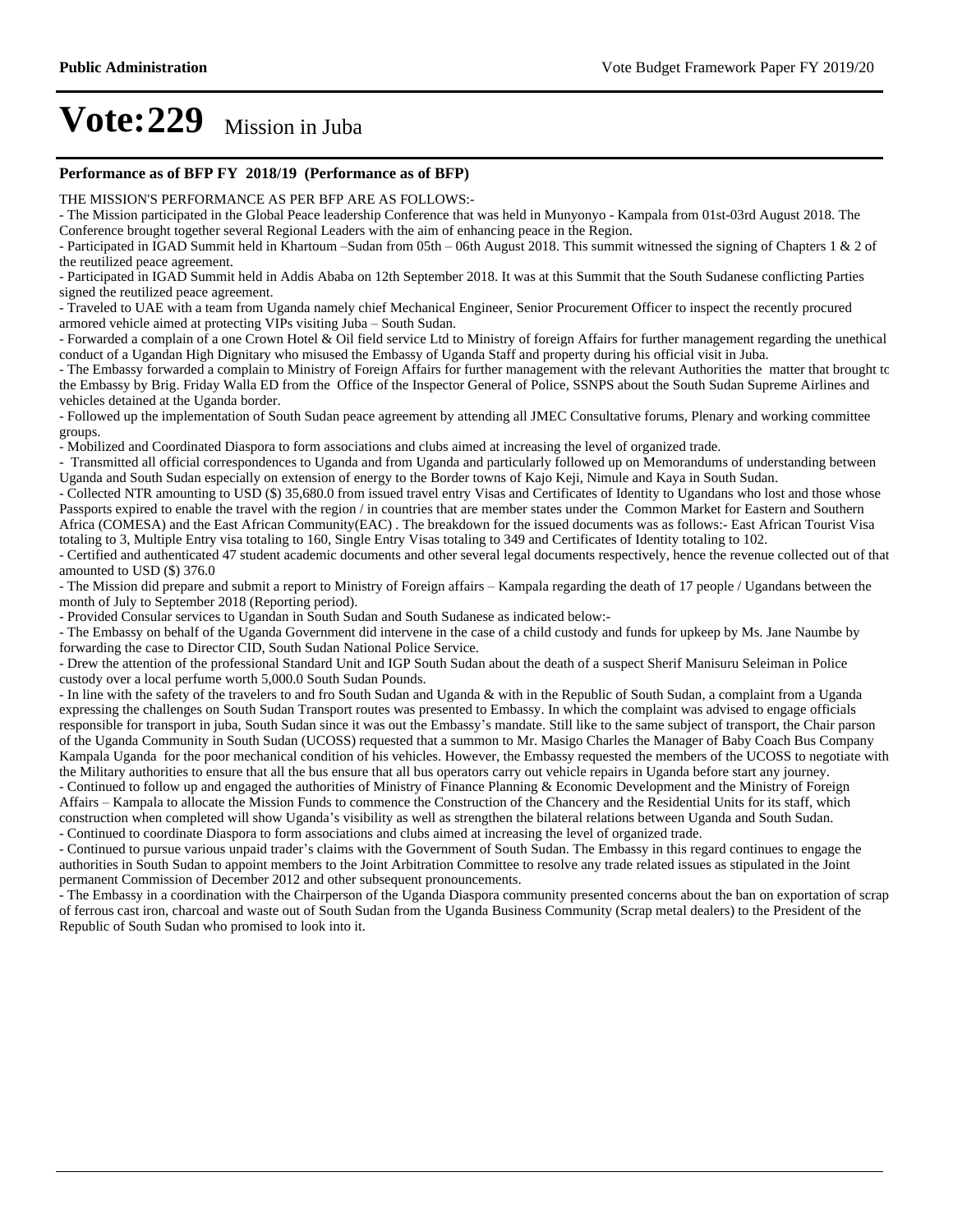#### **FY 2019/20 Planned Outputs**

- Coordinate and participate in the implementation of the IGAD agreement on resolution of conflict in South Sudan.
- Follow up on the Implementation of Memoranda of understanding between Uganda and South Sudan(Military cooperation)
- Receive and Coordinate the security special envoys on South Sudan
- Participate and follow up border demarcation programs as a tool of bringing peace along the Uganda South Sudan boarder
- Collaborate and work with AU mission in South Sudan
- Participate in the ICGLR efforts aimed at bringing peace in the region
- Participate in the Nile Basin initiatives on the efficient use of Nile waters and other resources.
- Lobby and encourage South Sudan to respect UN resolutions and peace keeping missions like UN mission in South Sudan(UNMISS)
- Conduct specialized trade missions aimed at promoting market access for specific Uganda's products in south Sudan. Focus is on sugar, cereals, beverages and steel
- Promotion of outward FDI for Ugandan investors to South Sudan focus is on construction , food processing ,financial services, among others - Regular reporting on trade related issues
- Lobby government of South Sudan to improve business environment (by availing security along the roads, foreign exchange centers).
- Engage with South Sudan authorities for settlement of claims by Ugandan traders
- Engage with South Sudan government on EAC-COMESA-SADC tripartite and joint permanent commission (JPC) Mechanisms
- Provision of informing to home business associations and individual enterprises on the basic economic conditions in south Sudan
- Analyzing the potential markets opportunities for the private sector in south Sudan
- In liaison with MTIC organize home exporters and manufactures to take part in any trade related shows and exhibitions
- Promote Bankable Investment projects and Uganda's tourism potential.
- Efficient collection of Non Tax Revenues in teams of visa fees.
- Promote Uganda Institution of learning in South Sudan.
- Participate in IGAD and EAC meeting
- Promote regional projects( road and energy connectivity projects)
- Coordinate and follow up initiatives on the use of shared regional resources like the Nile waters.
- Coordinate high level appointments between Uganda and South Sudan
- Receive and see off high level guests
- Relay high confidential information between Uganda and South Sudan
- Follow up Diplomatic Privileges and Immunities for high level delegates and mission staff.
- Issue visas to South Sudanese visiting Uganda
- Carry out outreach to prisons and other Ugandans in distressed conditions including those in hospitals
- Link Ugandans living in South Sudan to their families back at home.
- Identify and register Ugandans living and working in South Sudan
- Provide information on the support and potential areas of investment
- Participate in the Disapora activities and events
- Clarify misconceived utterances and media publications on Uganda
- Adhere to established standards of diplomatic etiquette and behavior
- Coordinate with Kampala to find concurrence on topical issues on the National and International scene.
- Construct the Chancery and official residence
- Procure Security equipment
- Train and build capacity of Mission staff.

#### **Medium Term Plans**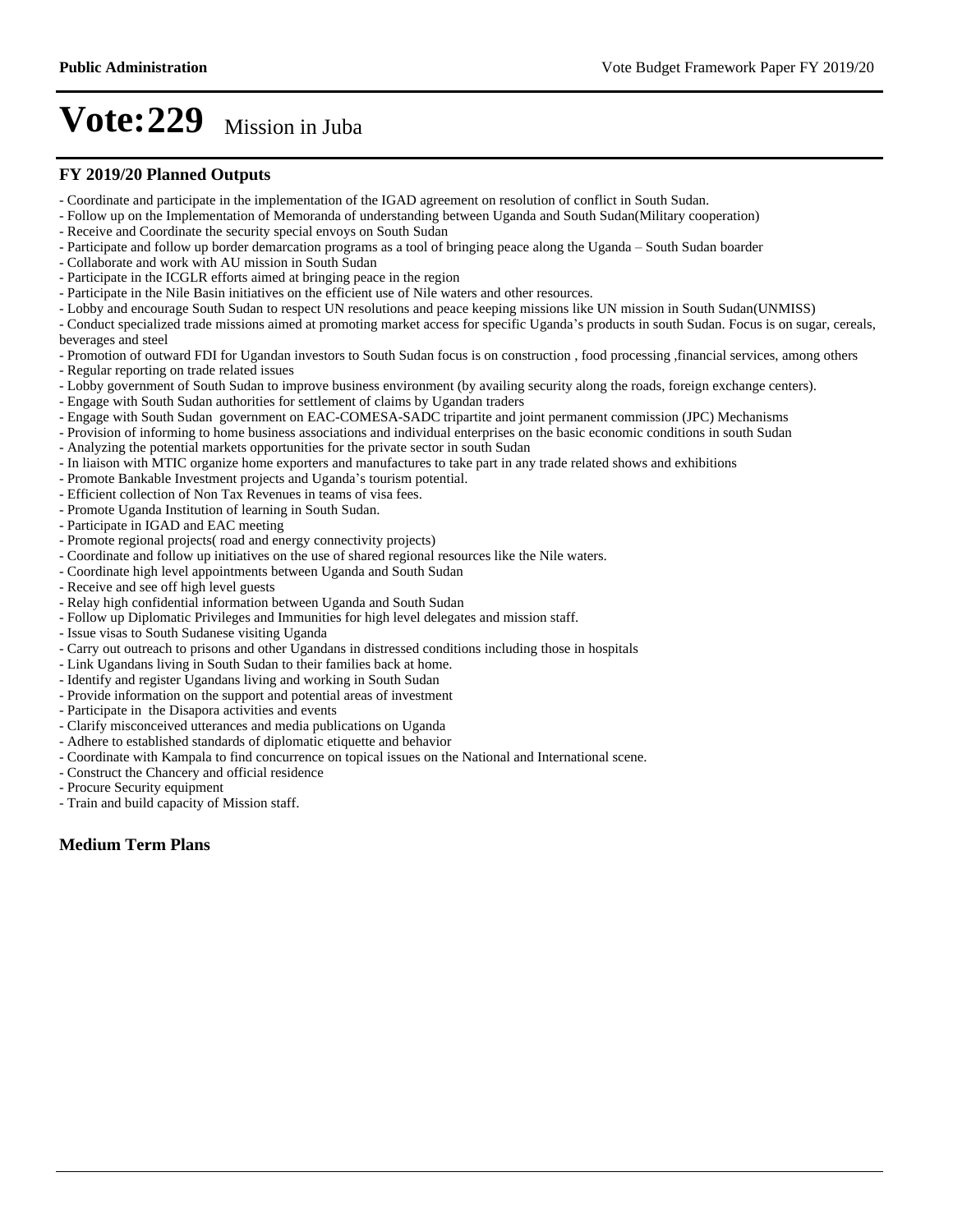- Coordinate and participate in the implementation of the IGAD agreement on resolution of conflict in South Sudan.
- Follow up on the Implementation of Memoranda of understanding between Uganda and South Sudan(Military cooperation)
- Receive and Coordinate the security special envoys on South Sudan
- Participate and follow up border demarcation programs as a tool of bringing peace along the Uganda South Sudan boarder
- Collaborate and work with AU mission in South Sudan
- Participate in the ICGLR efforts aimed at bringing peace in the region
- Participate in the Nile Basin initiatives on the efficient use of Nile waters and other resources.
- Lobby and encourage South Sudan to respect UN resolutions and peace keeping missions like UN mission in South Sudan(UNMISS)

- Conduct specialized trade missions aimed at promoting market access for specific Uganda's products in south Sudan. Focus is on sugar, cereals, beverages and steel

- Promotion of outward FDI for Ugandan investors to South Sudan focus is on construction , food processing ,financial services, among others

- Regular reporting on trade related issues
- Lobby government of South Sudan to improve business environment (by availing security along the roads, foreign exchange centers).
- Engage with South Sudan authorities for settlement of claims by Ugandan traders
- Engage with South Sudan government on EAC-COMESA-SADC tripartite and joint permanent commission (JPC) Mechanisms
- Provision of informing to home business associations and individual enterprises on the basic economic conditions in south Sudan
- Analyzing the potential markets opportunities for the private sector in south Sudan
- In liaison with MTIC organize home exporters and manufactures to take part in any trade related shows and exhibitions
- Promote Bankable Investment projects and Uganda's tourism potential.
- Efficient collection of Non Tax Revenues in teams of visa fees.
- Promote Uganda Institution of learning in South Sudan.
- Participate in IGAD and EAC meeting
- Promote regional projects( road and energy connectivity projects)
- Coordinate and follow up initiatives on the use of shared regional resources like the Nile waters.
- Coordinate high level appointments between Uganda and South Sudan
- Receive and see off high level guests
- Relay high confidential information between Uganda and South Sudan
- Follow up Diplomatic Privileges and Immunities for high level delegates and mission staff.
- Issue visas to South Sudanese visiting Uganda
- Carry out outreach to prisons and other Ugandans in distressed conditions including those in hospitals
- Link Ugandans living in South Sudan to their families back at home.
- Identify and register Ugandans living and working in South Sudan
- Provide information on the support and potential areas of investment
- Participate in the Disapora activities and events
- Clarify misconceived utterances and media publications on Uganda
- Adhere to established standards of diplomatic etiquette and behavior
- Coordinate with Kampala to find concurrence on topical issues on the National and International scene.
- Construct the Chancery and official residence
- Procure equipment and furniture
- Train and build capacity of Mission staff.

#### **Efficiency of Vote Budget Allocations**

The Embassy annual budget allocation on Non Wage Recurrent budget items is 75% efficiently facilitated where the development budget is 25% efficiently facilitate hence need for more funding.

#### **Vote Investment Plans**

- Security and safety equipment (Scan Machine)
- Bullets prove vests for the security guards.
- CCTVs for monitor the security in and around the Embassy.

#### **Major Expenditure Allocations in the Vote for FY 2019/20**

1. Rent.

- 2. Allowances (Foreign Service Allowances).
- 3. Utilities (Water, Electricity and Fuel).

#### **V3: PROGRAMME OUTCOMES, OUTCOME INDICATORS AND PROPOSED BUDGET ALLOCATION**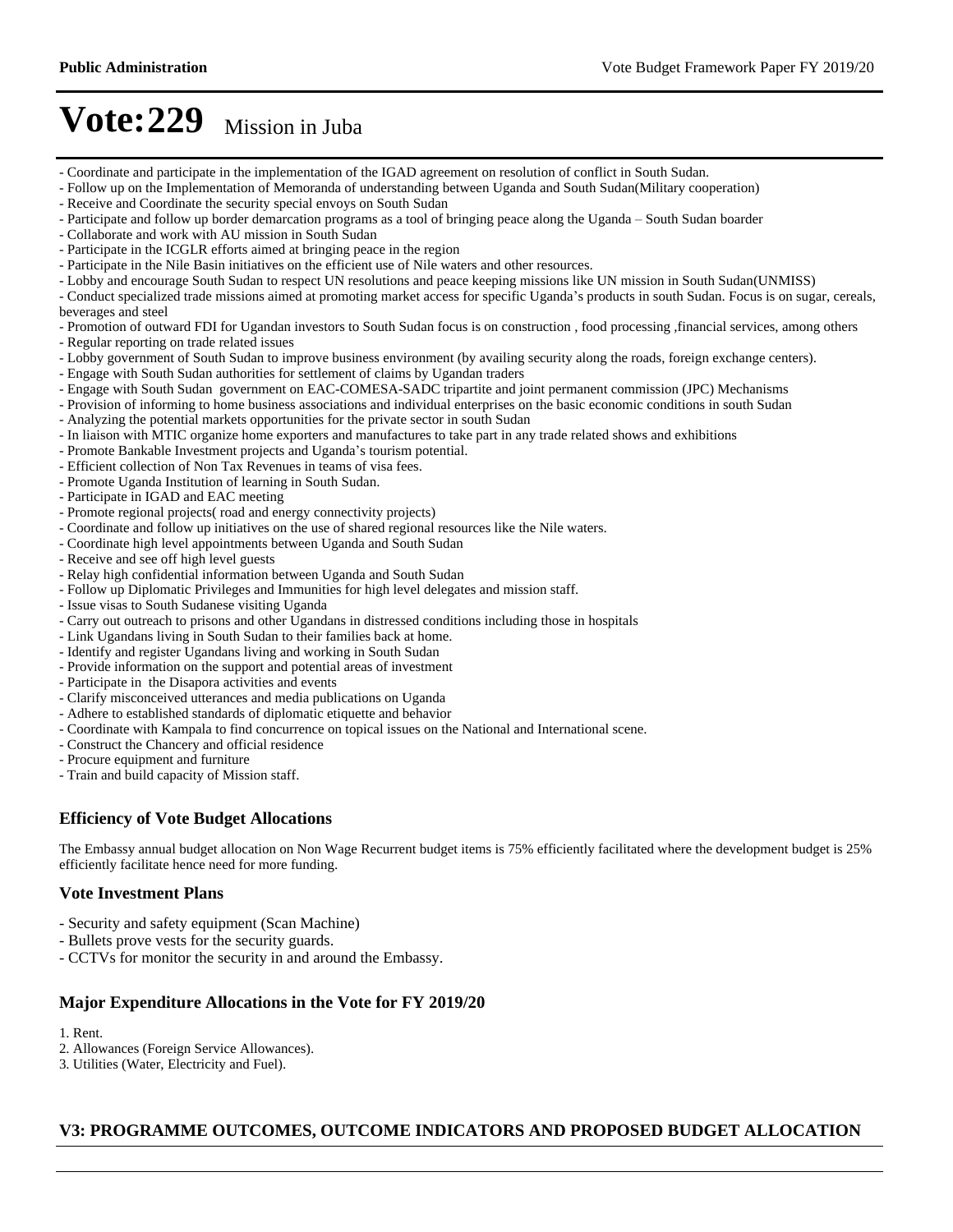| <b>Table V3.1: Programme Outcome and Outcome Indicators</b>     |                                                                                                                                                                                                                                                                                                                                                                                                                                                                                                                                                                                                                                                   |                          |                  |                 |                          |                          |                          |      |  |
|-----------------------------------------------------------------|---------------------------------------------------------------------------------------------------------------------------------------------------------------------------------------------------------------------------------------------------------------------------------------------------------------------------------------------------------------------------------------------------------------------------------------------------------------------------------------------------------------------------------------------------------------------------------------------------------------------------------------------------|--------------------------|------------------|-----------------|--------------------------|--------------------------|--------------------------|------|--|
| <b>Vote Controller:</b>                                         |                                                                                                                                                                                                                                                                                                                                                                                                                                                                                                                                                                                                                                                   |                          |                  |                 |                          |                          |                          |      |  |
| <b>Programme:</b>                                               | <b>52 Overseas Mission Services</b>                                                                                                                                                                                                                                                                                                                                                                                                                                                                                                                                                                                                               |                          |                  |                 |                          |                          |                          |      |  |
| <b>Programme Objective:</b>                                     | 1. Promotion of Regional Peace and Security for National stability and good neighborhood. 2. Promotion<br>of Regional Integration for increased trade and Commerce to the benefit of all Ugandans. 3. Promote<br>economic and commercial diplomacy for increased Ugandan's foreign exchange earning and wealth<br>creation. 4. Promote Uganda's public diplomacy and enhancing her Image in the Republic of South<br>Sudan. 5. Provide diplomatic, protocol and consular services to both Ugandans and foreigners. 6.<br>Mobilize and empower Uganda's Diaspora for national Development. 7. Strengthen institutional<br>Capacity of the Mission. |                          |                  |                 |                          |                          |                          |      |  |
| <b>Responsible Officer:</b>                                     | <b>Accounting Officer</b>                                                                                                                                                                                                                                                                                                                                                                                                                                                                                                                                                                                                                         |                          |                  |                 |                          |                          |                          |      |  |
| <b>Programme Outcome:</b>                                       | Enhanced national security development, the country's image abroad and wellbeing of Ugandans                                                                                                                                                                                                                                                                                                                                                                                                                                                                                                                                                      |                          |                  |                 |                          |                          |                          |      |  |
| <b>Sector Outcomes contributed to by the Programme Outcome</b>  |                                                                                                                                                                                                                                                                                                                                                                                                                                                                                                                                                                                                                                                   |                          |                  |                 |                          |                          |                          |      |  |
| 1. Improved regional and International Relations                |                                                                                                                                                                                                                                                                                                                                                                                                                                                                                                                                                                                                                                                   |                          |                  |                 |                          |                          |                          |      |  |
|                                                                 | <b>Performance Targets</b>                                                                                                                                                                                                                                                                                                                                                                                                                                                                                                                                                                                                                        |                          |                  |                 |                          |                          |                          |      |  |
| <b>Programme Performance Indicators (Output)</b>                | 2017/18<br><b>Actual</b>                                                                                                                                                                                                                                                                                                                                                                                                                                                                                                                                                                                                                          | 2018/19<br><b>Target</b> | <b>Base year</b> | <b>Baseline</b> | 2019/20<br><b>Target</b> | 2020/21<br><b>Target</b> | 2021/22<br><b>Target</b> |      |  |
| • Number of cooperation frameworks<br>negotiated, and concluded | 2                                                                                                                                                                                                                                                                                                                                                                                                                                                                                                                                                                                                                                                 |                          |                  |                 | $\overline{2}$           | 3                        | 5                        |      |  |
| • Percentage change of foreign exchange<br>inflows              |                                                                                                                                                                                                                                                                                                                                                                                                                                                                                                                                                                                                                                                   |                          |                  |                 | 5%                       | 10%                      | 20%                      |      |  |
| • Rating of Uganda's image abroad                               |                                                                                                                                                                                                                                                                                                                                                                                                                                                                                                                                                                                                                                                   | Good                     |                  |                 |                          | Good                     | Good                     | Good |  |

#### **Table V3.2: Past Expenditure Outturns and Medium Term Projections by Programme**

| Billion Uganda shillings            | 2017/18        | 2018/19                                            |        | 2019-20       | <b>MTEF Budget Projections</b> |         |         |         |
|-------------------------------------|----------------|----------------------------------------------------|--------|---------------|--------------------------------|---------|---------|---------|
|                                     | <b>Outturn</b> | <b>Approved Spent By Proposed</b><br><b>Budget</b> | End O1 | <b>Budget</b> | 2020-21                        | 2021-22 | 2022-23 | 2023-24 |
| Vote: 229 Mission in Juba           |                |                                                    |        |               |                                |         |         |         |
| <b>52 Overseas Mission Services</b> | 4.249          | 4.082                                              | 0.989  | 4.082         | 4.082                          | 4.082   | 4.082   | 4.082   |
| <b>Total for the Vote</b>           | 4.249          | 4.082                                              | 0.989  | 4.082         | 4.082                          | 4.082   | 4.082   | 4.082   |

#### **V4: SUBPROGRAMME PAST EXPENDITURE OUTTURNS AND PROPOSED BUDGET ALLOCATIONS**

### **Table V4.1: Past Expenditure Outturns and Medium Term Projections by SubProgramme**

| <b>Billion Uganda shillings</b>                | 2017/18        | FY 2018/19            |                             | 2019-20                          | <b>Medium Term Projections</b> |         |         |         |  |
|------------------------------------------------|----------------|-----------------------|-----------------------------|----------------------------------|--------------------------------|---------|---------|---------|--|
|                                                | Outturn Budget | <b>Approved</b> Spent | $\bf{By}$<br><b>End Sep</b> | <b>Proposed</b><br><b>Budget</b> | 2020-21                        | 2021-22 | 2022-23 | 2023-24 |  |
| <b>Programme: 52 Overseas Mission Services</b> |                |                       |                             |                                  |                                |         |         |         |  |
| 01 Headquarters Juba                           | 3.450          | 4.007                 | 0.883                       | 4.007                            | 4.007                          | 4.007   | 4.007   | 4.007   |  |
| 0976 Strengthening Mission in Juba             | 0.799          | 0.075                 | 0.106                       | 0.075                            | 0.075                          | 0.075   | 0.075   | 0.075   |  |
| <b>Total For the Programme: 52</b>             | 4.249          | 4.082                 | 0.989                       | 4.082                            | 4.082                          | 4.082   | 4.082   | 4.082   |  |
| <b>Total for the Vote:229</b>                  | 4.249          | 4.082                 | 0.989                       | 4.082                            | 4.082                          | 4.082   | 4.082   | 4.082   |  |